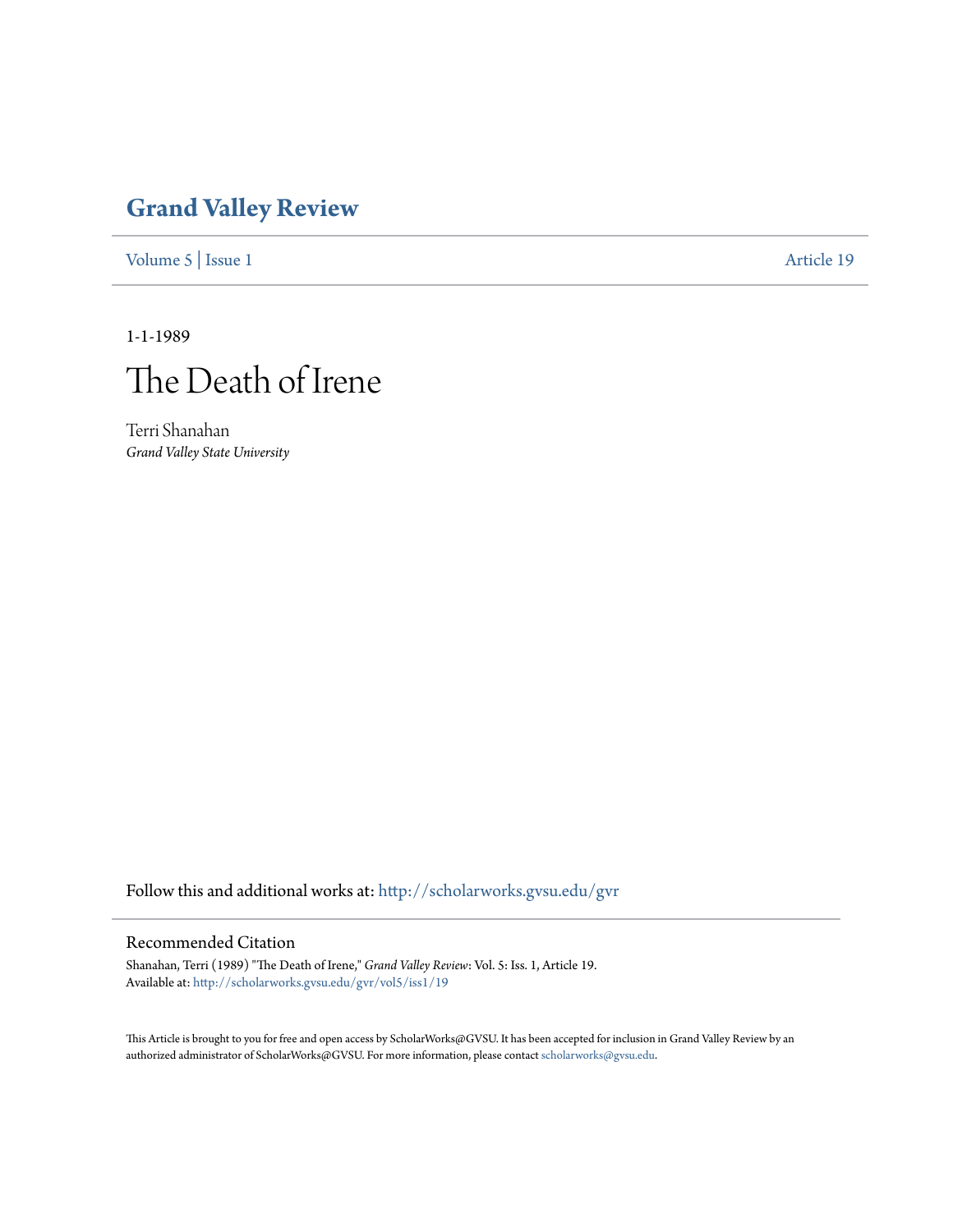## **The Death of Irene**

TERRI SHANAHAN

Their mother's room was the very best place to be.

She had a big, wide bed, a bed wide enough for the three of them and for her and big enough for Irene's brothers to jump and try to touch the ceiling without getting hurt. At the end of her bed, there was a dresser with a colored television on it. Their mother's bottles of perfumes were scattered about on the dresser, mixed with small wrapped packages of chocolates. Irene and her brothers would spray her bedroom with her perfumes so that it would be like she was there and then they would eat her chocolates as they sat in her bed watching the television.

They all knew that there was nothing to be frightened of, no bogeyman in the dark, but on the occasions when Irene was frightened nonetheless, she brought her brothers to her mother's room and while they were jumping up and down on the bed, she locked the bedroom door and pushed one of the chairs in front of it. Irene imagined all kinds of terrible things that could happen to them. She especially worried that their stepfather would come back and choke them to death, the same way he had when he'd given a chicken bone to their brand new puppy, the one that had been a Christmas present from their father. Irene imagined that he would do to them whatever he did to the puppy when he locked himself in their mother's room with the puppy, even as they sat on the floor outside of the room listening to the whimpery chokes. Some time later, when he came out of the room, he told them to go to bed. When their mother came home, Irene heard him tell her that the dog was dead because the children fed it a chicken bone.

Their stepfather hated anything that had been their father's, including them. Once he married their mother, the very first thing he did was to line up the three of them in front of him and he told them from that day on, they were to call him, and no one else, daddy. If he caught them calling anyone else daddy, they would spend the rest of that day scrubbing walls. They found out later that it also included calling anyone else father.

But that stepfather had been dispatched during an argument that Irene and her brothers overheard, for they could hardly not overhear it, as their mother shouted and carried piles of his clothing and his suits from her bedroom, down the stairs, out the front door and into the snowbank. The three of them had watched, from Irene's bedroom door, as their mother removed the house key from his key ring and then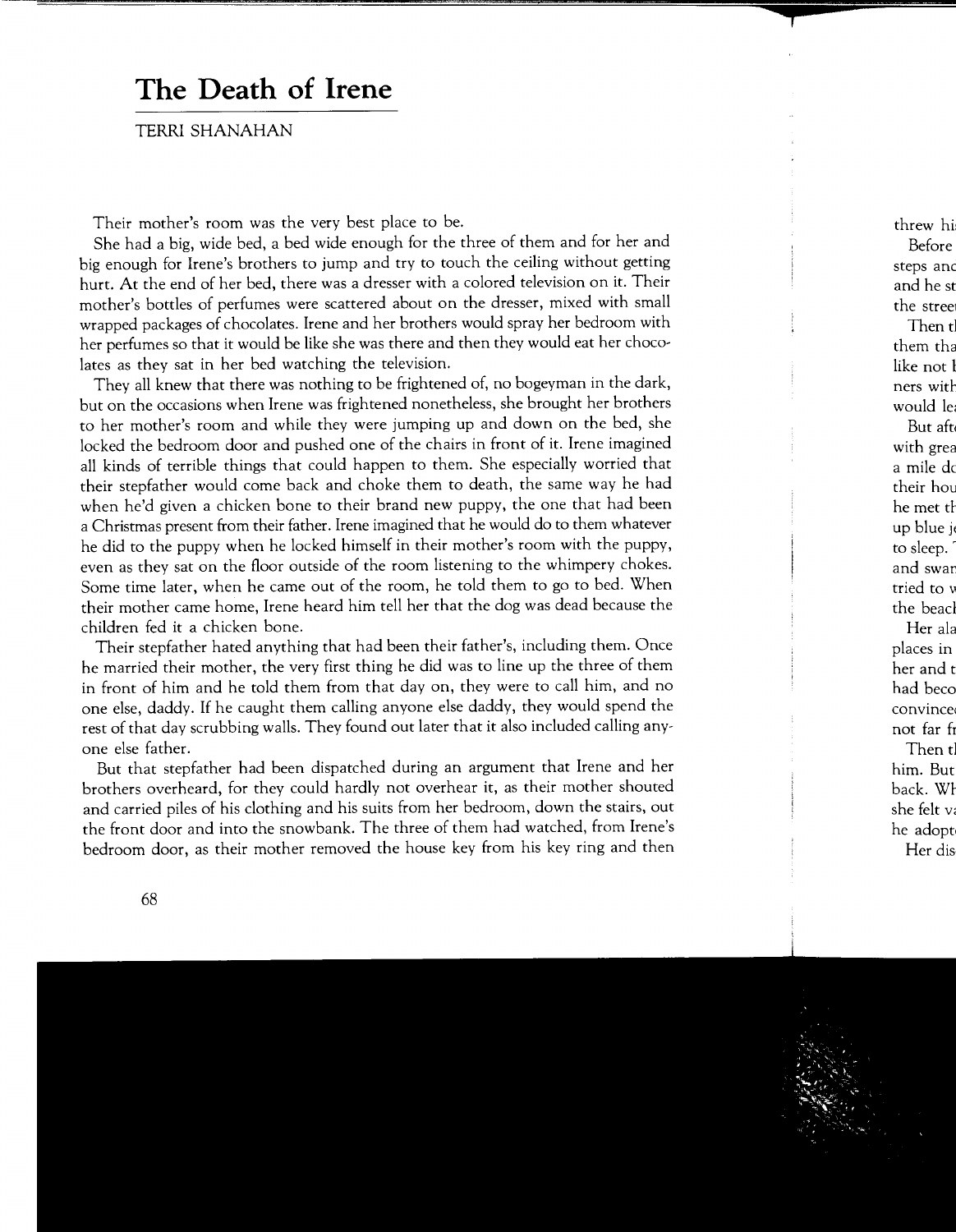threw his key ring out the door into the snowbank with his clothes.

Before he left, he turned and saw them standing in the doorway at the top of the steps and he might have yelled at them except that their mother told him to leave and he stepped away, out the front door of the house and then he walked away, down the street, without his clothes or his car, and he was gone.

Then they had their mother all to themselves again. She was theirs. She even promised them that she would stop working nights as soon as possible, saying that she didn't like not being with them at night before they went to bed. She wanted to have dinners with them more often, to tell them bedtime stories, and to tuck them in. She would leave the hospital, if it came to that, and go into private practice.

But after six months, Irene and her brothers stopped believing her, becoming aware, with great alarm, that there was going to be a new stepfather. He lived less than half a mile down the beach from them and jogged beside the water every morning past their house. One morning he helped her little brothers build a sand castle and then he met their mother when she wandered down to the beach, barefoot, wearing rolled up blue jeans. Then he was there all of the time every weekend, even after they went to sleep. They watched him with great suspicion because he ran down the sand dunes and swam far out into the ocean with them. It took some men months before they tried to win their mother through them. But this one did from the very first day on the beach and Irene knew that he was trouble.

Her alarm grew as she watched her brothers, one and then the other, give up their places in the line of resistance and join him in his games. But he never tried to win her and that was probably what won her in the end. Irene was fourteen by then, and had become interested in other things. She even noticed that it was he who finally convinced her mother to leave the hospital and to open her own office in a building not far from their home.

Then their mother was at home nights, or if she wasn't, it was because she was with him. But Irene never got over the feeling that they hadn't really won their mother back. When she thought about it, she thought that he had won their mother. And she felt vaguely discontented when she was fifteen and their mother married him and he adopted both of her little brothers.

Her discontent grew when she moved into her father's house. Her stepbrothers and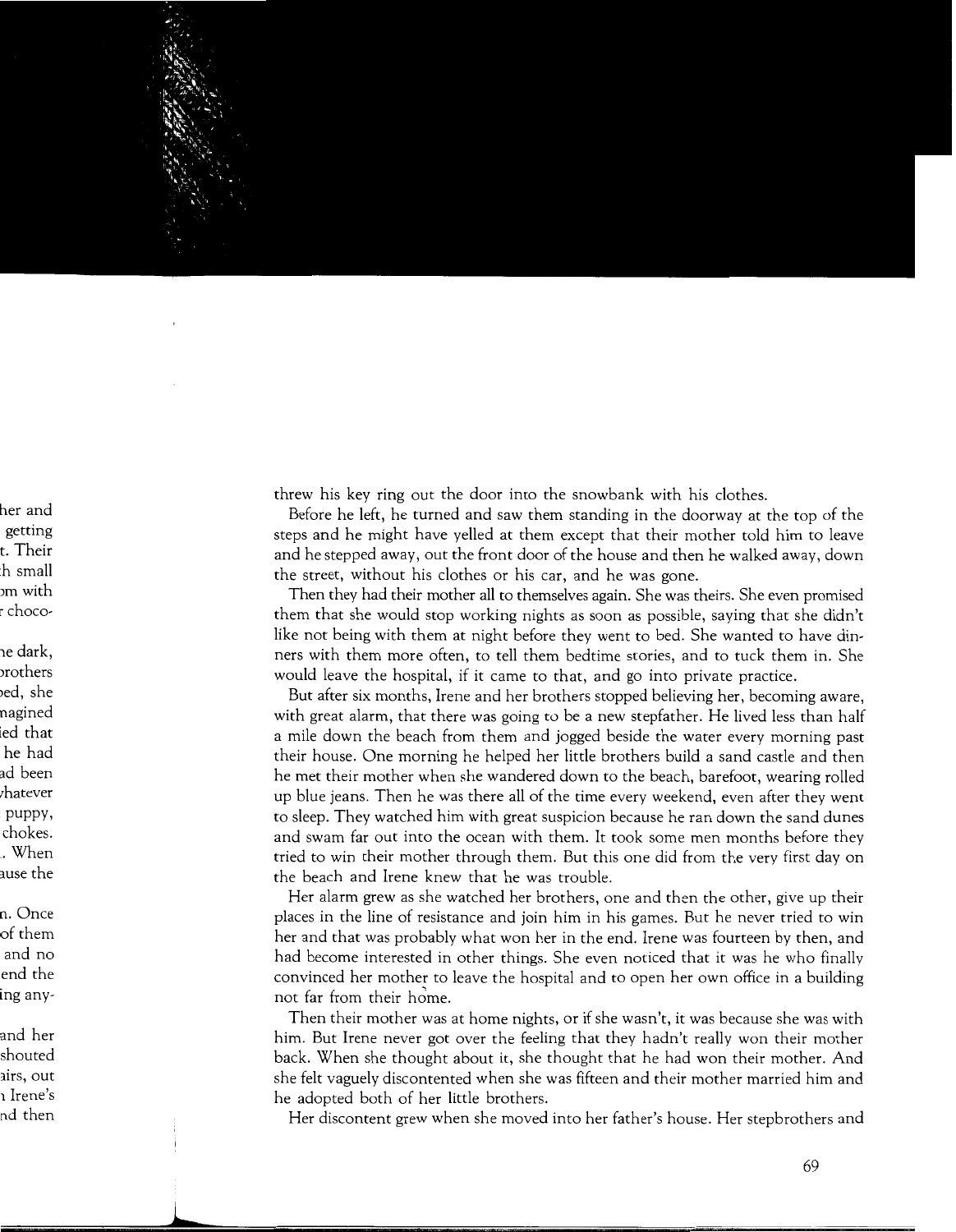stepsister had changed the house by bringing so many of their things into it and they had changed her father, too, by making him more interested in them than he was in Irene. And they were far less obedient to her than her brothers were even though she was still the oldest.

But even her little brothers were less obedient to her when she returned to her mother's house on the beach. In the year that Irene had been gone, they had fallen into other habits, mostly habits that belonged to the stepfather, who had, of course, changed since he had married their mother and become less interested in their activities. He no longer swam out into the ocean with them and no longer played on the beach. It was his house and while he lived in it, they played by his rules and in his ways.

Irene turned to her mother, looking for her in the shadows, finding her, inevitably, in her room, sitting at her dressing table in front of her mirror. Irene would sit on the edge of her mother's bed so that her mother could see her over her shoulder in the mirror. Her mother chattered about her patients, about her friends, about the stepfather. Sometimes her mother would ask her questions, about school, about her friends, but Irene never knew what to say and so she said nothing. Whenever her mother's tongue paused, she would try to catch Irene's eyes in the mirror and failing that, she would go back to her incessant chattering and clicking sounds: those sounds which represent language between mother and daughter.

Irene watched her mother as she progressed through one bottle on her dressing table after another, as the lines of tiredness disappeared from her face and then the lines of age around her eyes also disappeared.

When Irene looked in the mirror to see her own reflection beside her mother's, what she saw did not please her. She looked a great deal like her mother: they had the same overlarge eyes and mouths, the same lips and noses. Their faces were exactly the same except that her mother's was thinner and much prettier when she finished blending the colors of makeup into her skin, over her eyes, on her lips and cheeks. They even had the same shiny black hair; even though Irene's was longer and fell over her shoulders, it was the same texture, the same color, the same hair.

But Irene was much taller than her mother and that pleased her because she wanted to look like herself. And Irene wore blue jeans, which her mother never did anymore, and the large silk T-shirts her mother was always buying for her. Irene would stretch out her long legs on the bed in front of her and watch her mother as she chose a dress to wear from her closet. As she carelessly dropped her robe on the floor beside her feet, her mother always seemed to know exactly which dress she would wear from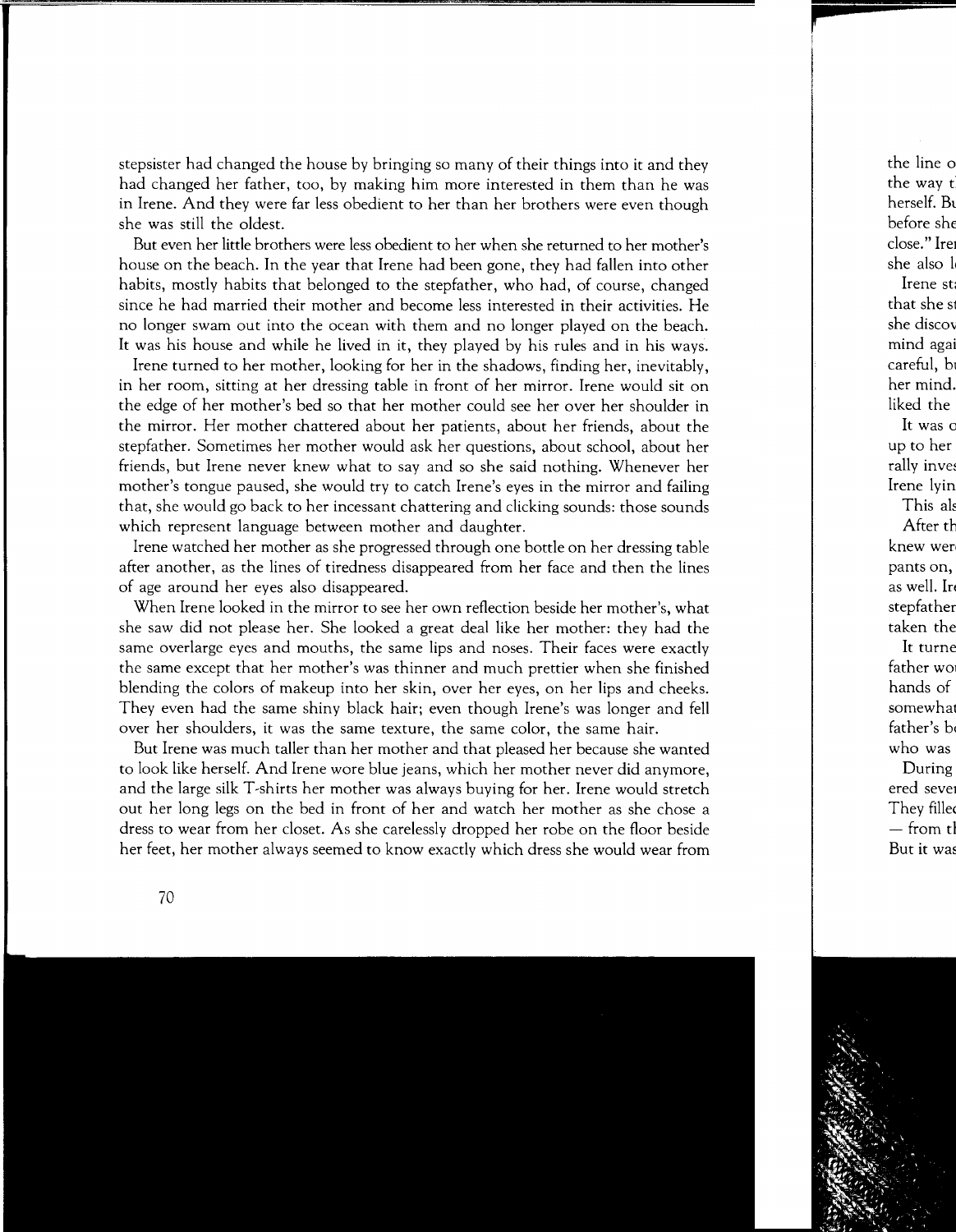the line of dresses in her closet. Irene looked at the lines on her mother's body, at the way the folds of flesh had loosened, before her mother fastened a dress around herself. But then her mother would say she had to leave, kissing Irene on the forehead before she went out of the room, telling Irene how happy she was that they were "so close." Irene would remain in her mother's room, looking at herself in the mirror before she also left, quietly closing the door behind her.

Irene started dating boys when she was sixteen and that was about the same time that she started sleeping with them. At first, she thought, "Is that all?" But eventually she discovered that every boy did it differently. After more practice, she changed her mind again. Most boys did it the same way. Some were nervous and some were too careful, but most of them were in a hurry, as if they were afraid she would change her mind. But there were the occasional dawdlers and those were the boys who Irene liked the best.

It was one of the dawdlers who finally got her into trouble. She had brought him up to her room and when her stepfather came home early, he heard noises and naturally investigated. And what he saw upset him a great deal because what he saw was Irene lying naked on her bed holding the head of a boy between her legs.

This also upset her mother a great deal.

After the stepfather dispatched the young boy, hurling threats, most of which Irene knew weren't possible anyway, and the boy had run out of the house still pulling his pants on, the stepfather continued making threats to Irene. Those threats she doubted as well. Irene hadn't felt even the slightest inclination to move or to dress herself. The stepfather had been standing at the end of her bed when he had, somewhat abruptly, taken the boy's place.

It turned out that Irene was a screamer, something that neither she nor her stepfather would have predicted. But of even larger surprise to Irene than even the careful hands of her stepfather, was the reaction of her mother when she discovered them somewhat later, tangled together in Irene's bed, Irene's legs wrapped around her stepfather's body. Her mother's reaction surprised Irene because it wasn't the stepfather who was sent away, it was Irene.

During her seventeenth year, the year Irene spent at the all girls' school, she discovered several of her male instructors had nearly the same abilities as her stepfather. They filled in the missing parts of Irene's education, that large grey area of inexperience - from the abilities of the boys who Irene brought home to those of her stepfather. But it was while she was lying in the arms of one of them that Irene began to wonder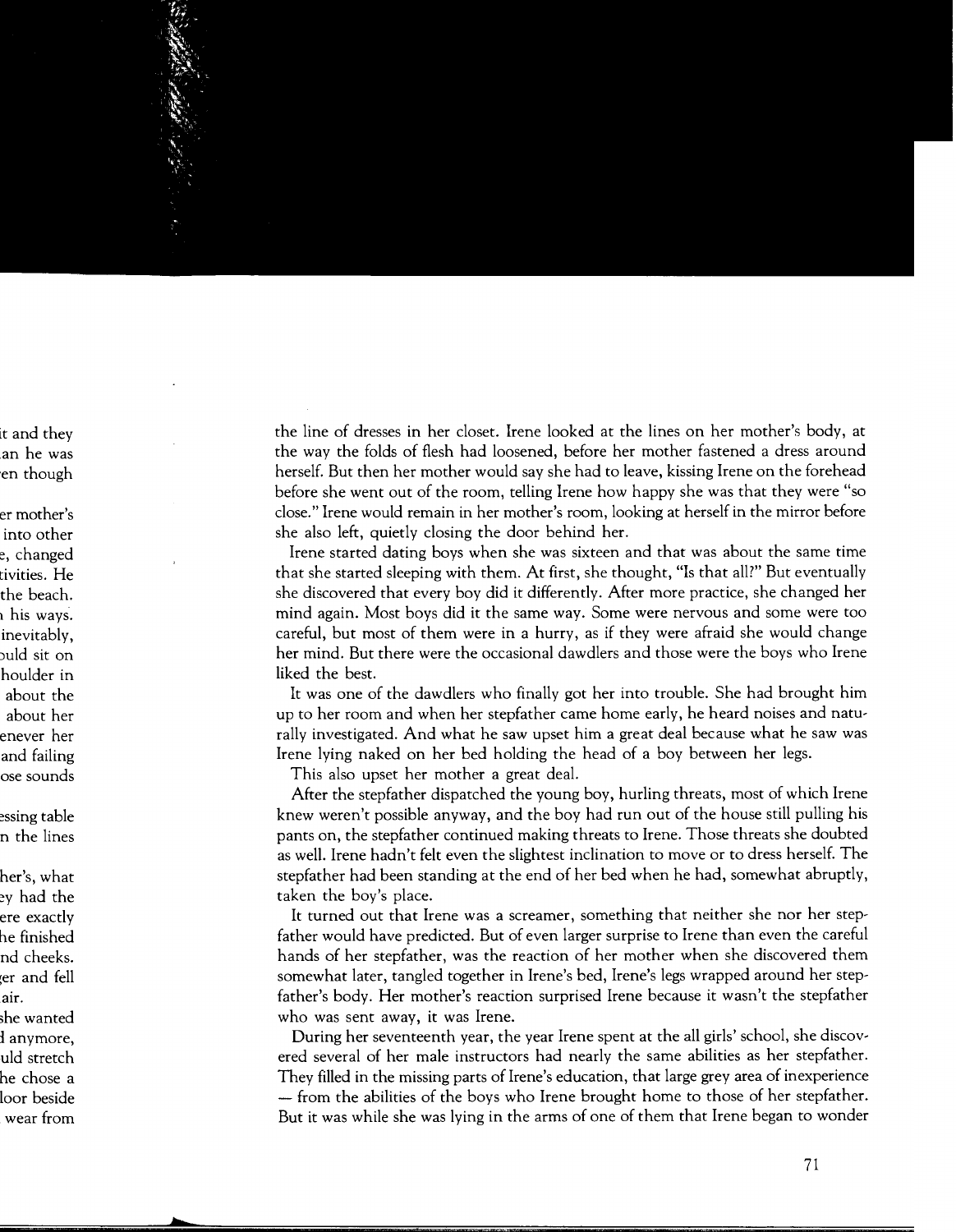what it was all about. Yes, she went back to her question: "Is that all?"

It occurred to her later that probably it hadn't been a surprise to anyone that she left without leaving a note. And even if anyone had been looking for her, which she doubted, Irene guessed that they would probably have looked somewhere in Europe. But it hadn't even occurred to her to go to Europe. It hadn't occurred to her to go anywhere in particular, only to leave. The first plane departing the evening she left her last male instructor was flying to the Bahamian islands and that was where she went.

The water intrigued Irene. Its immensity, its strength. She liked to lie at the very edge of the shore with her legs in the surf, absolutely still as the water crashed over her, as the sand ran down her legs and back into the ocean only to begin all over again. Irene also liked to swim far out into the ocean, until she couldn't see the islands anymore, until she could only see a horizon of water. She liked to float on her back and watch the gulls in the sky, to feel the minnows tickling her body like millions of little pinpricks. But most of all, Irene liked to feel that she was the only person on earth, that she never had to swim back to shore again, never needed air to breathe again, never needed land to step on again.

Irene learned to play blackjack in the casinos on the islands and she won a lot of money and lost it but then she won more. She sat on the high bar stool at the table, noticing that the other people always looked worried when they played. But nothing bothered Irene. She was a reckless player and she played every hand she was dealt even as she watched the others drop out, too worried to play. Irene was always perfectly happy when the other players dropped out because then all of the cards were for her. It was always less complicated to play alone because the house never gasped when she bet it all.

It wasn't long after her arrival that Irene learned to play with the natives. At first, she had mostly been interested in their size, but after awhile, even that ceased to impress her. What impressed Irene was the fleeting nature of their affection. The ability to be precisely there in her bed, absolutely, without the slightest distraction and then, by morning, be gone, equally absolutely, without a trace.

Except for their sperm. Irene would find it in her sheets and all over her body, even in her hair. One time, she even found it on the wall. Long after she had ceased to be surprised by their size, Irene had continued to be surprised by the number of times they could do it in one night. Most of the men that she met loved to play games in bed. One time, Irene woke and found her hands tied behind her back and her legs tied to the bedposts and even though the room was dark, she knew that she was alone.